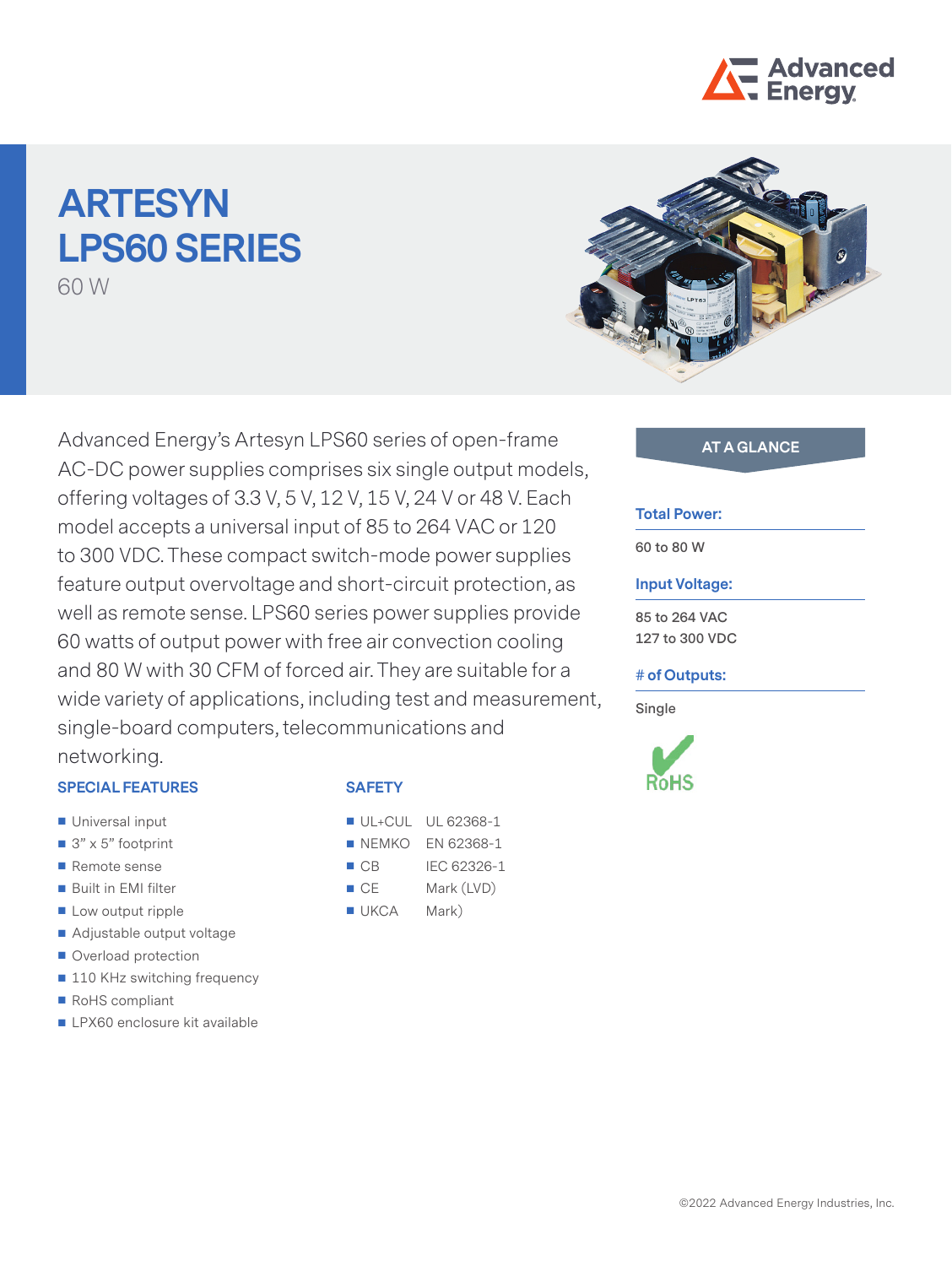# **ELECTRICAL SPECIFICATIONS**

| Input                         |                                                                                                                   |
|-------------------------------|-------------------------------------------------------------------------------------------------------------------|
| Input range                   | 85 to 264 VAC<br>120 to 300 VDC                                                                                   |
| Frequency                     | 47 to 440 Hz                                                                                                      |
| Inrush current                | <18 A peak @ 115 VAC, < 36 A peak @230 VAC, cold start @ 25 °C                                                    |
| Input current                 | 1.5 A max. (RMS) @ 115 VAC                                                                                        |
| Efficiency                    | 70% typical at full load                                                                                          |
| <b>EMI</b> filter             | FCC Class B conducted, CISPR 22 Class B conducted, EN55022 Class B conducted<br>VDE0878PT3 Class B conducted      |
| Safety ground leakage current | <0.5 mA @ 50/60 Hz, 264 VAC input                                                                                 |
| Output                        |                                                                                                                   |
| Maximum power                 | 60 W for convection, 80 W with 30 CFM forced air                                                                  |
| Adjustment range              | $-5. +10\%$ min.                                                                                                  |
| Hold-up time                  | 20 ms @ 60 W load, 115 VAC nominal line                                                                           |
| Overload protection           | Short circuit protection on all outputs<br>Case overload protected $\omega$ 110 to 145% of peak rating            |
| Overvoltage protection        | 5 V output; 5.7 to 6.7 VDC<br>Other outputs 110% to 125% of nominal output                                        |
| Remote sense                  | Compensates for 0.5 V lead drop min. Will operate without remote sense connected. Reverse<br>connection protected |

# **ENVIRONMENTAL SPECIFICATIONS**

| Operating temperature          | 0 °C to 50 °C ambient derate each output as 2.5% per degree from 50 °C to 70 °C, -20 °C<br>startup                          |
|--------------------------------|-----------------------------------------------------------------------------------------------------------------------------|
| Storage temperature            | $-40 °C$ to $+85 °C$                                                                                                        |
| Electromagnetic susceptibility | Designed to meet IEC61000-4-2, -4-3, -4-4, -4-5, -4-6, Level 3                                                              |
| Humidity                       | Operating; non-condensing 5% to 95% RH                                                                                      |
| Vibration                      | Three orthogonal axes, sweep at 1 cot/min.<br>5 min. dwell at four major resonances 0.75 G peak 5 Hz to 500 Hz, operational |
| Temperature coefficient        | $\pm 0.04\%$ per $\degree$ C                                                                                                |
| MTBF demonstrated              | >550,000 hours at full load and 25 °C ambient conditions                                                                    |



# Power Derating Curve

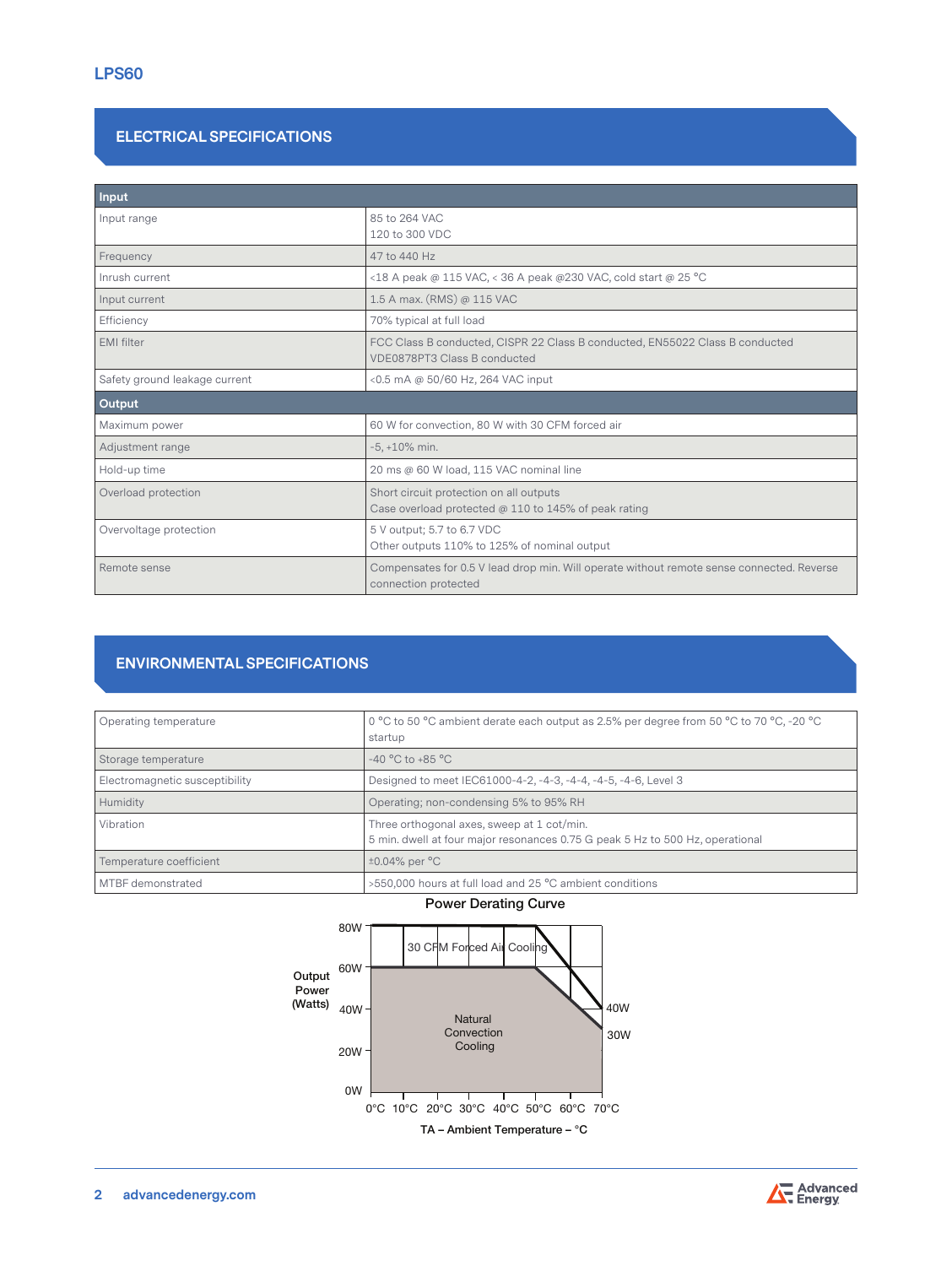# **MECHANICAL DRAWINGS**



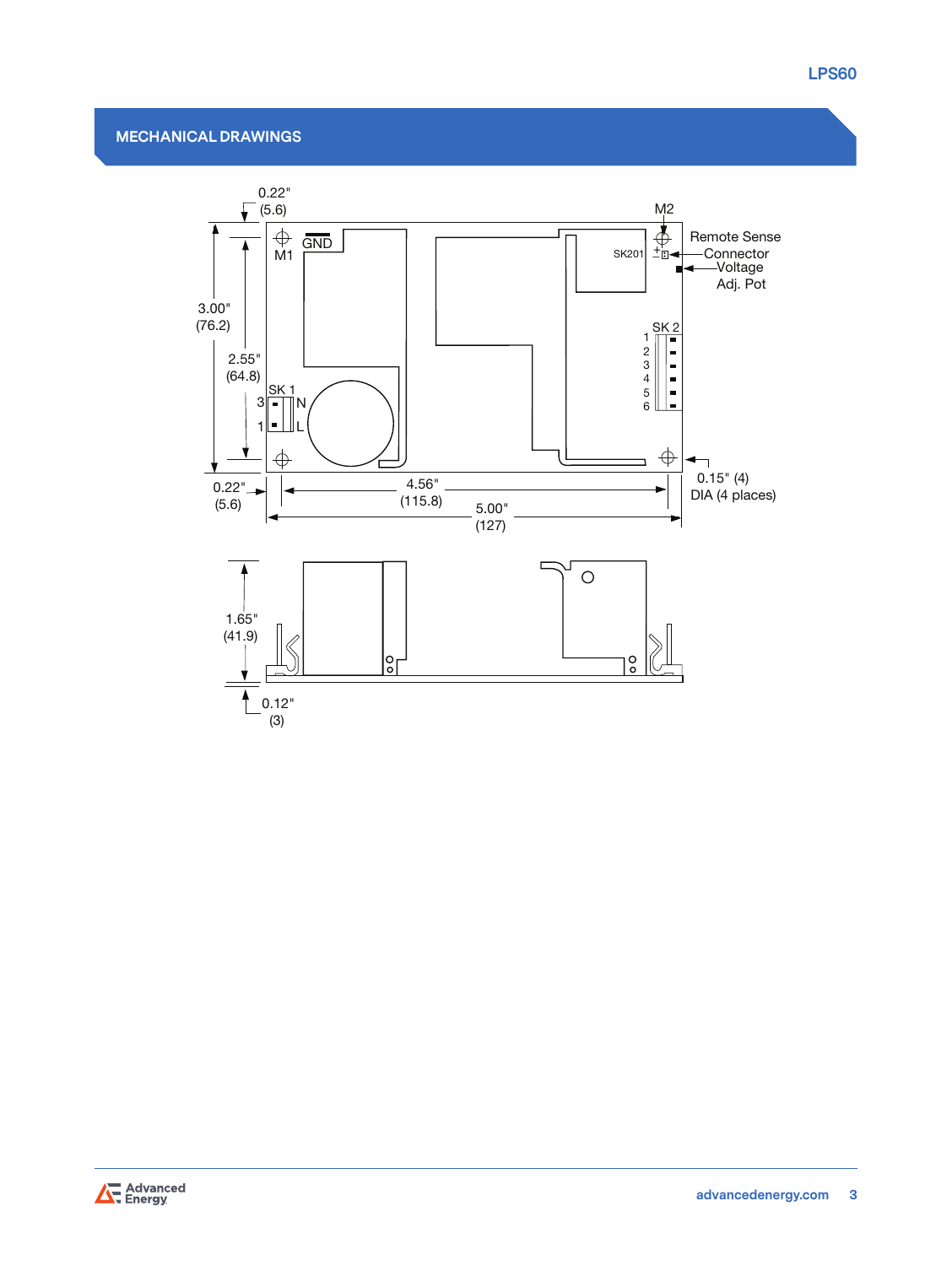# **ORDERING INFORMATION**

| <b>Model</b><br><b>Number</b> | Output<br>Voltage | Minimum<br>Load | <b>Maximum Load with</b><br><b>Convection Cooling</b> | Maximum Load with<br><b>30CFM Forced Air</b> | $P$ eak Load ${}^1$ | Regulation $2$ | Ripple<br>$P/P(PARD)^3$ |
|-------------------------------|-------------------|-----------------|-------------------------------------------------------|----------------------------------------------|---------------------|----------------|-------------------------|
| LPS61                         | 3.3V              | 2A              | 12A                                                   | 16 A                                         | 18 A                | ±2%            | 33 mV                   |
| LPS62                         | 5 V               | 0A              | 12A                                                   | 16 A                                         | 18 A                | ±2%            | $50$ mV                 |
| LPS63                         | 12 V              | 0 A             | 5 A                                                   | 6.7 A                                        | 7.5 A               | $±2\%$         | 120 mV                  |
| LPS64                         | 15V               | 0A              | 4A                                                    | 5.3 A                                        | 6 A                 | $±2\%$         | 150 mV                  |
| LPS65                         | 24 V              | 0A              | 2.5A                                                  | 3.3A                                         | 3.8 A               | $±2\%$         | 240 mV                  |
| LPS68                         | 48 V              | 0A              | 1.3A                                                  | 1.7A                                         | 1.9A                | ±2%            | 480 mV                  |

1 Peak current lasting < 30 seconds with a maximum 10% duty cycle.

2 At 25 °C including initial tolerance, line voltage, load currents and output voltages adjusted to factory settings.

3 Peak-to-peak with 20 MHz bandwidth and 10 μF (tantalum capacitor) in parallel with a 0.1 μF capacitor at rated line voltage and load ranges.

4 This product is a Component Power Supply and is only for inclusion by professional installers within other equipment and must not be operated as a standalone product. EMC compliance to appropriate standards must be verified at the system level. This product is for sale to OEMs and System Integrators, including through Distribution Channels. It is not intended for sale to End Users.

# **PIN ASSIGNMENTS**

| <b>Connector</b> | <b>LPS61</b> | <b>LPS62</b> | LPS63   | <b>LPS64</b> | <b>LPS65</b> | <b>LPS68</b> |
|------------------|--------------|--------------|---------|--------------|--------------|--------------|
| SK1-1            | Line         | Line         | Line    | Line         | Line         | Line         |
| <b>SK1-3</b>     | Neutral      | Neutral      | Neutral | Neutral      | Neutral      | Neutral      |
| SK2-1            | 3.3V         | 5 V          | $+12V$  | $+15V$       | $+24V$       | 48 V         |
| <b>SK2-2</b>     | 3.3V         | 5 V          | $+12V$  | $+15V$       | $+24V$       | 48 V         |
| SK2-3            | 3.3V         | 5 V          | $+12V$  | $+15V$       | $+24V$       | 48 V         |
| $SK2-4$          | Common       | Common       | Common  | Common       | Common       | Common       |
| SK2-5            | Common       | Common       | Common  | Common       | Common       | Common       |
| $SK2-6$          | Common       | Common       | Common  | Common       | Common       | Common       |
| SK201-1          | +Sense       | +Sense       | +Sense  | +Sense       | +Sense       | +Sense       |
| SK201-2          | -Sense       | -Sense       | -Sense  | -Sense       | -Sense       | -Sense       |

# **MATING CONNECTORS**

| AC Input          | Molex 09-50-8031 (USA) Not required for (-T) option<br>09-91-0300 (UK)<br>PINS: 08-58-0111 |
|-------------------|--------------------------------------------------------------------------------------------|
| <b>DC Outputs</b> | Molex 09-50-8061 (USA) Not required for (-T) option<br>09-93-0600 (UK)<br>PINS: 08-52-0113 |
| Remote Sense      | Molex 22-01-2025<br>PINS: 08-52-0113                                                       |

Astec Connector Kit #70-841-006, includes all of the above

1 Specifications subject to change without notice.

2 All dimensions in inches (mm), tolerance is ±0.02" (± 0.5mm).

3 Mounting holes M1 and M2 should be grounded for EMI purposes.

4 Mounting hole M1 is safety ground connection.

5 Specifications are for convection rating at factory settings at 115 VAC input, 25 °C unless otherwise stated.

6 Warranty: 2 years.

7 Weight: 0.75 lbs/0.34 kg.